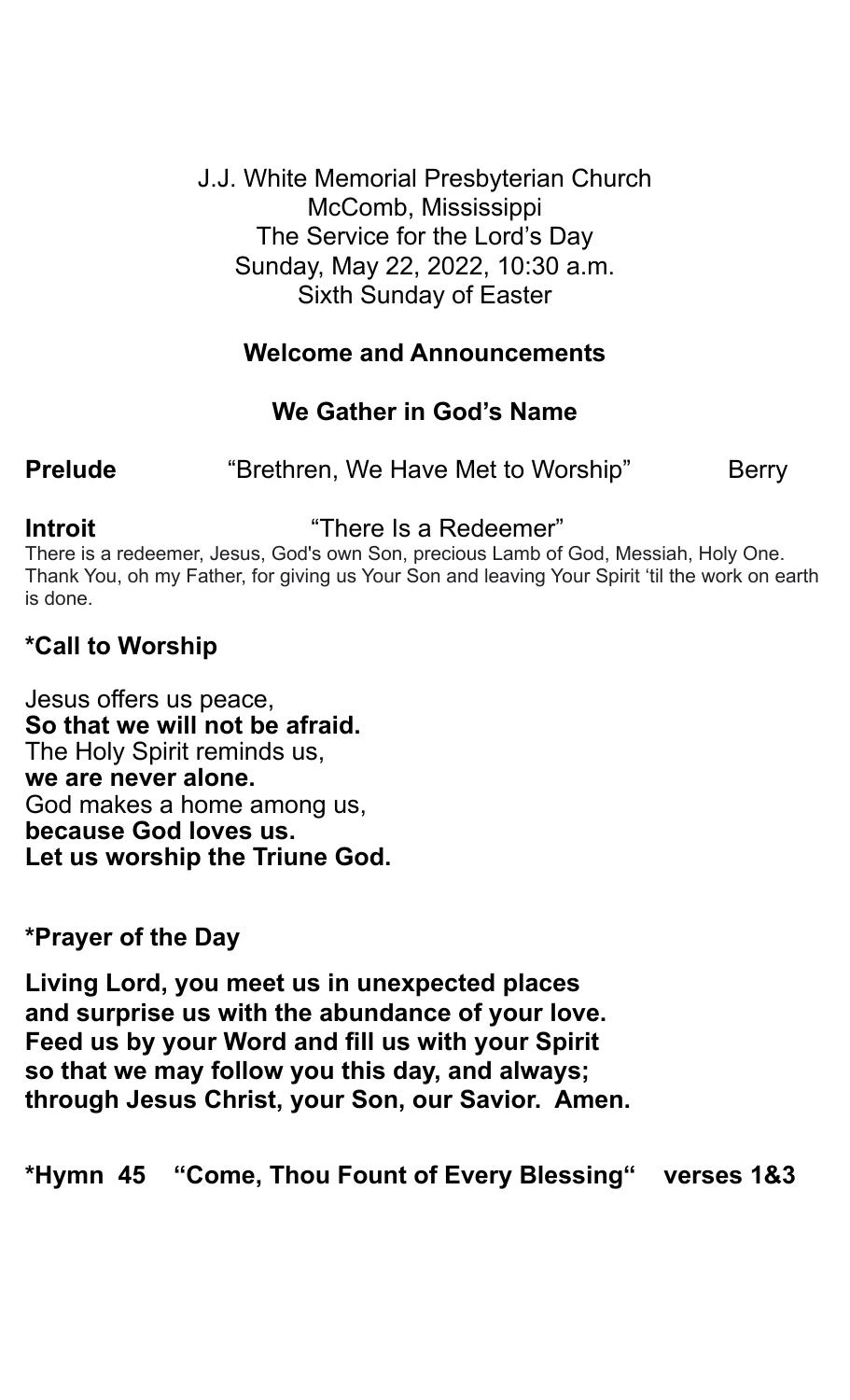# **Call to Confession**

Do not let your heart be troubled, *John 14:27* but confess your sins and God will give you peace.

## **Prayer of Confession**

**Loving God,** *John 14:23,24*

**we confess that we are an anxious people who deny your blessing and fail to keep your word. Forgive us, we pray, for these and all our sins, that we might live in peace and reflect your love in the world: through Jesus Christ we pray. Amen.**

# **Assurance of God's Forgiveness**

Let your hearts be still, for God loves you and forgives all your wrongdoing.

### **Thanks be to God!**

Now may the peace of Christ be with you all.

### **And also with you!**

Amen.

# **We Hear God's Word**

# **Choir Anthem** "Great Is Thy Faithfulness" Featuring the Reverend Dr. Catherine Cook, soloist

Great is Thy faithfulness, O God my Father. There is no shadow of turning with Thee. Thou changest not, Thy compassions, they fail not. As Thou hast been, Thou forever will be.

Pardon for sin and a peace that endureth Thine own dear presence to cheer and to guide; strength for today and bright hope for tomorrow. Blessings all mine with 10,000 beside!

Chorus: Great is Thy faithfulness. Great is Thy faithfulness.

Morning by morning new mercies I see. All I have needed Thy hand hath provided. Great is Thy faithfulness, Lord, unto me.

# **A Prayer for Guidance as We Hear God's Word**

**Scripture Colossians 1:1-8** 

**Sermon** "Finishing Strong: People of Hope" the Reverend Dr. Catherine Cook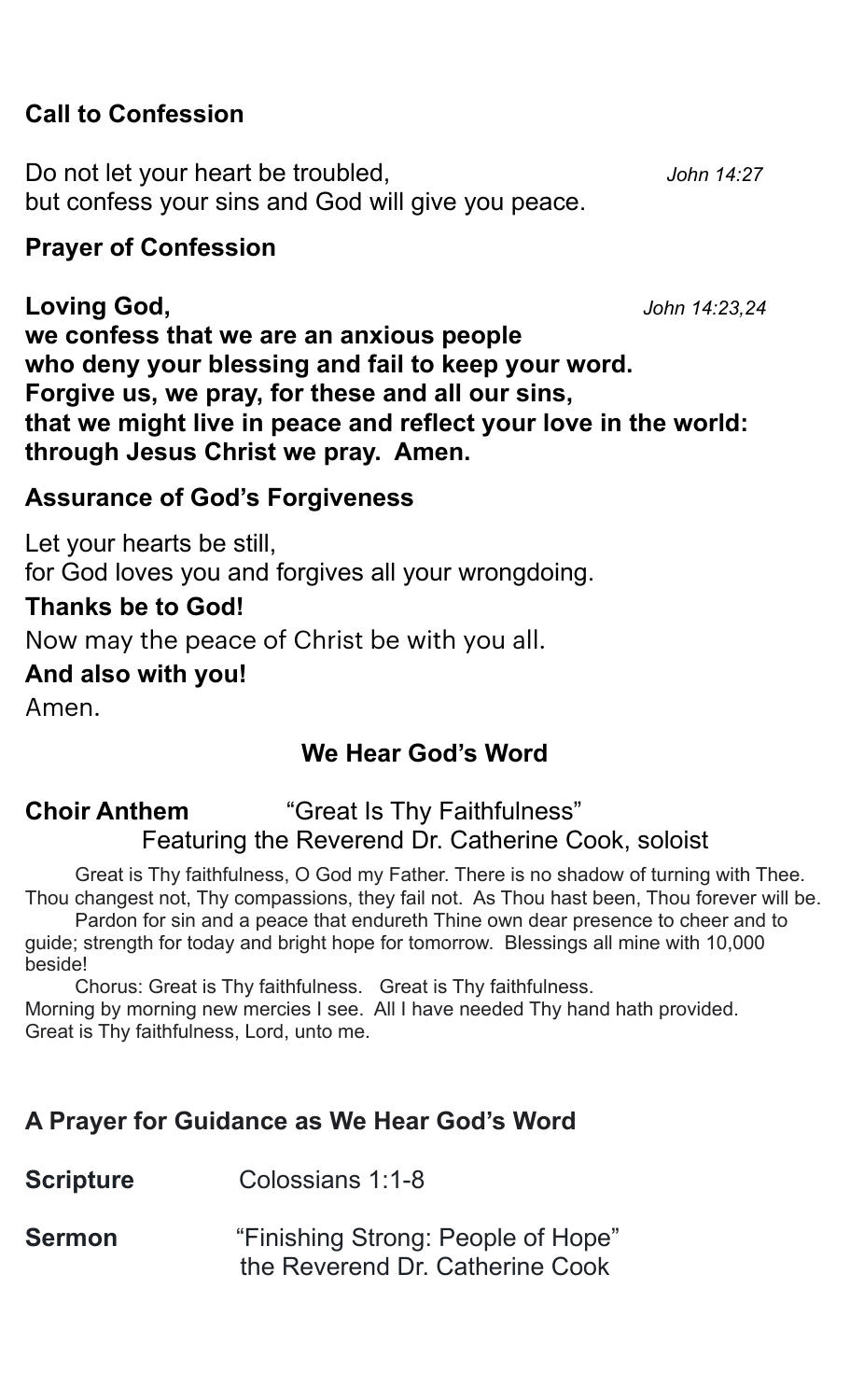*\****An Affirmation of Faith** *From A Brief Statement of Faith*

**We trust in God the Holy Spirit,** 

**everywhere the giver and renewer of life.** 

**The Spirit justifies us by grace through faith,** 

**sets us free to accept ourselves and to love God and neighbor, and binds us together with all believers in the one body of Christ, the Church.** 

**The same Spirit who inspired the prophets and apostles rules our faith and life in Christ through Scripture,** 

**engages us through the Word proclaimed,** 

**claims us in the waters of baptism,** 

**feeds us with the bread of life and the cup of salvation, and calls women and men to all ministries of the Church. In a broken and fearful world the Spirit gives us courage** 

**to pray without ceasing,** 

**to witness among all peoples to Christ as Lord and Savior, to unmask idolatries in Church and culture,** 

**to hear the voices of peoples long silenced,** 

**and to work with others for justice, freedom, and peace.** 

# **\*The Gloria Patri**

**Glory be to the Father and to the Son and to the Holy Ghost. As it was in the beginning, is now, and ever shall be, world without end. Amen! Amen!** 

**\*Hymn 678 "In the Bulb There Is a Flower"**

# **Offertory Sentence**

The earth has yielded its increase *Ps.67:6* and God has richly blessed us. Therefore bring your tithes and offering and come into God's courts with praise.

| <b>Offertory</b> | "Blessed Assurance" | Hayes |
|------------------|---------------------|-------|
|------------------|---------------------|-------|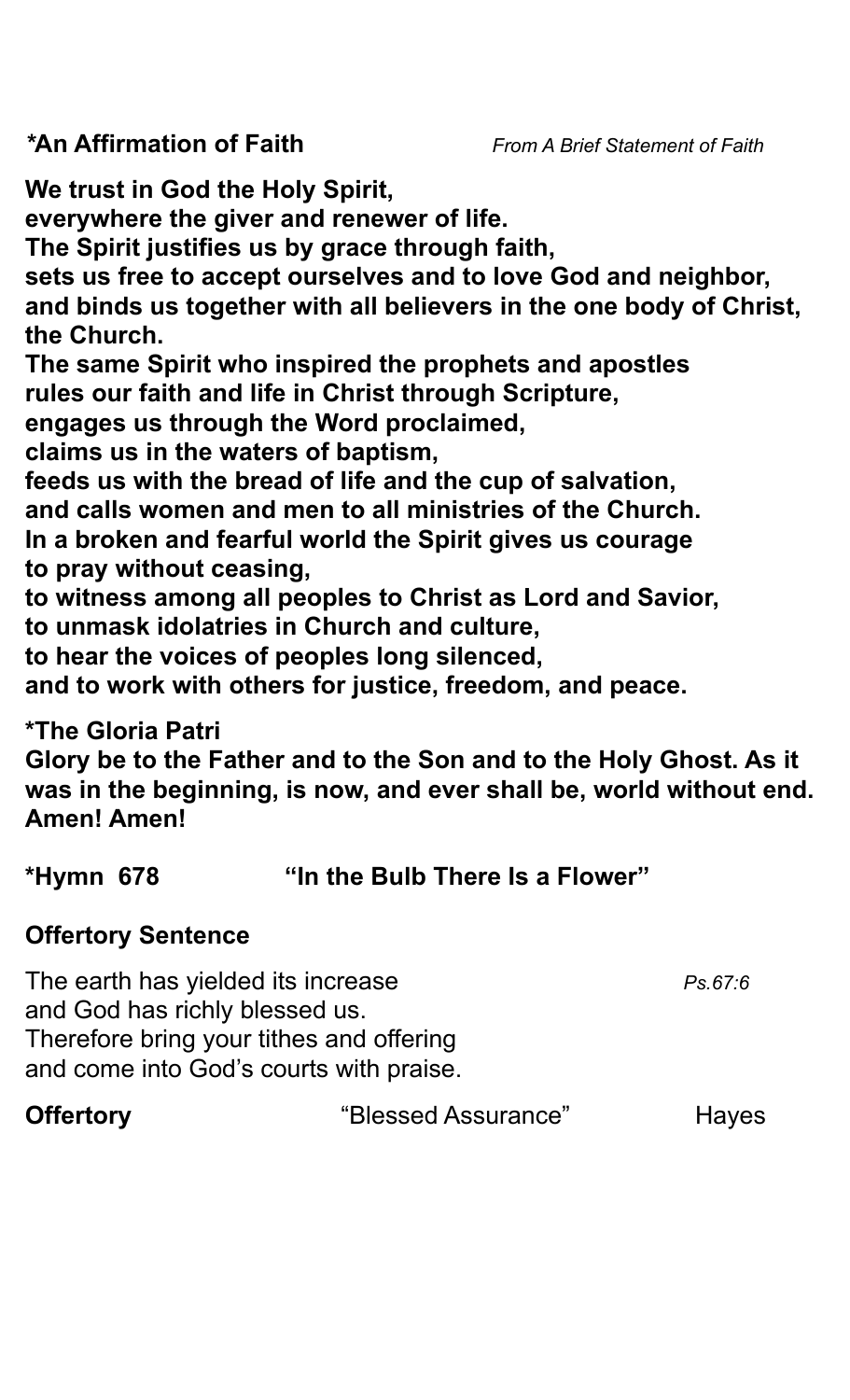# **\*Doxology**

**Praise God from whom all blessings flow. Praise him all creatures here below. Praise him above ye heavenly hosts. Praise Father, Son, and Holy Ghost.**

\***Prayer of Thanksgiving**

**Prayers of the People - The Lord's Prayer**

**Our Father, who art in heaven, hallowed be thy name. Thy kingdom come; thy will be done on earth as it is in heaven. Give us this day our daily bread and forgive us our debts as we forgive our debtors. And lead us not into temptation, but deliver us from evil. For thine is the kingdom and the power and the glory forever and ever. Amen.**

| *Hymn 612                                                                                                              | We Go in God's Name<br>"How Firm a Foundation" | verses 1&2 |
|------------------------------------------------------------------------------------------------------------------------|------------------------------------------------|------------|
| Charge                                                                                                                 |                                                |            |
| Whatever you do, in word or deed,<br>do everything in the name of the Lord Jesus,<br>giving thanks to God through Him. | Col. 3:17                                      |            |
| <b>Benediction</b>                                                                                                     |                                                |            |
| May the God of hope<br>so that you may abound in hope<br>by the power of the Holy Spirit.                              | fill you with all joy and peace in believing,  | Rom. 15:13 |
| <b>Postlude</b>                                                                                                        | "In My Heart There Rings a Melody"             | Tornquist  |